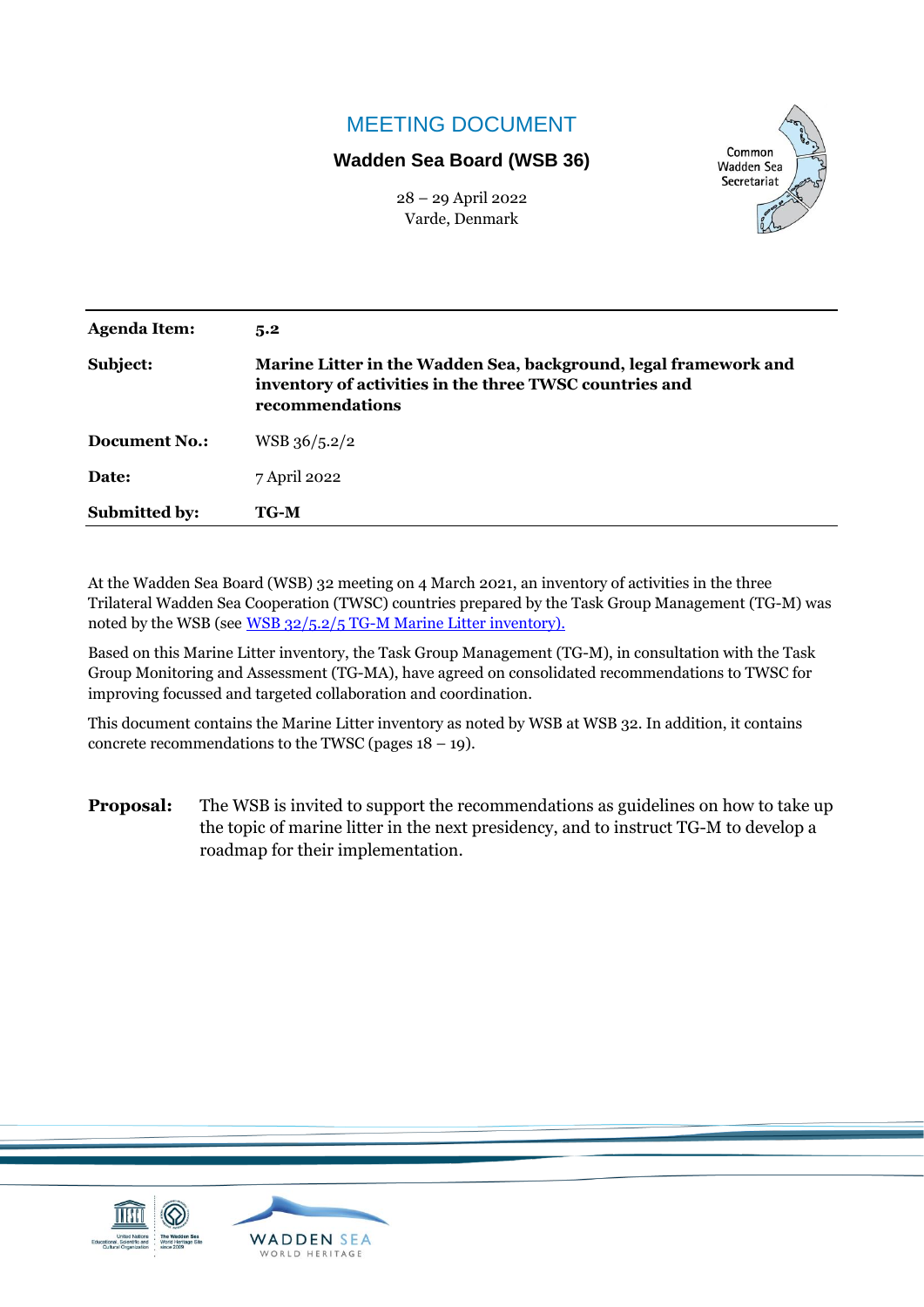Marine Litter in the Wadden Sea, background, legal framework and inventory of activities in the three TWSC countries and recommendations

# Problem:

Strategy and actions concerning marine litter in the Wadden Sea has not yet been dealt with in accordance with the preconditions as laid down in [the Wadden Sea Plan 2010](https://www.waddensea-worldheritage.org/resources/2010-wadden-sea-plan) and the Leeuwarden [Declaration,](https://www.waddensea-worldheritage.org/resources/2018-leeuwarden-declaration) signed at the 13th Trilateral Governmental Conference in Leeuwarden, Netherlands, on 18 May 2018 in a stringent manner that might include stakeholders, professional organizations as well as Non-Governmental Organizations, researchers, public authorities etc. at the same time as many of these have developed their own agendas and profiling attempts.

[The Marine Litter QSR-2017](https://qsr.waddensea-worldheritage.org/reports/marine-litter) (Fleet et al., 2017) section 4 (recommendations) states the following regarding research: *"Current knowledge on macro- and microlitter in the Wadden Sea is still fragmentary"*. It is also stated that an intensified data collection will provide basis for further research in the coming years, and with that it will be possible to apply appropriate methodology for the identification and quantification of microplastics from environmental samples. In this context are also mentioned that socio economic effects arising from marine litter within the Wadden Sea (WS) ought to be addressed with research.

With regard to recommendations on management the QSR report refers to actions and measures according to the European Marine Strategy Framework Directive (MSFD) and the OSPAR regional action plan for the Northeast Atlantic.

Together this has resulted in a situation where Trilateral Wadden Sea Cooperation (TWSC) will need to find the strengths of a common approach by the cooperation on marine litter and to apply those to a more holistic marine litter approach in accordance with international, European and regional policies and strategies, i.e. linking to the whole North Sea/NE Atlantic and connecting with relevant partners and stakeholders from that area.

# Background:

Marine litter has basically been on the Trilateral agenda since the inception of [The Wadden Sea](https://www.waddensea-worldheritage.org/resources/2010-wadden-sea-plan)  [Plan 2010](https://www.waddensea-worldheritage.org/resources/2010-wadden-sea-plan) (Section 2, "Water and Sediments", followed by the [Tønder Declaration](https://www.waddensea-worldheritage.org/resources/2014-t%C3%B8nder-declaration) (2010), Annex 5, PSSA Operational Plans that addresses marine litter briefly.

Also, there is a very intensive cooperation between the Netherlands, Denmark and Germany regarding marine litter within the framework of OSPAR, more specifically the marine litter group and also at the technical group at EU-level. This work includes monitoring and measures.

OSPAR (ICG-ML) is, amongst others, presently building up to its QSR (Quality Status Reports) 2023 and is also presently updating its monitoring guidelines (CEMP guidelines), developing new indicators (e.g., microliter) and revising its RAP (Regional Action Plan).

The EU Technical Group on Marine Litter is presently revising its guidelines on monitoring litter and is in the process of collecting data with the aim of producing baselines for seabed, sea surface and micro plastic litter. It has recently produced reports on "harm" (D10 MSFD), baselines for beach litter and has produced a report on as well as agreed upon a threshold value for beach litter. It is also producing a new joint list of litter items for monitoring in the EU.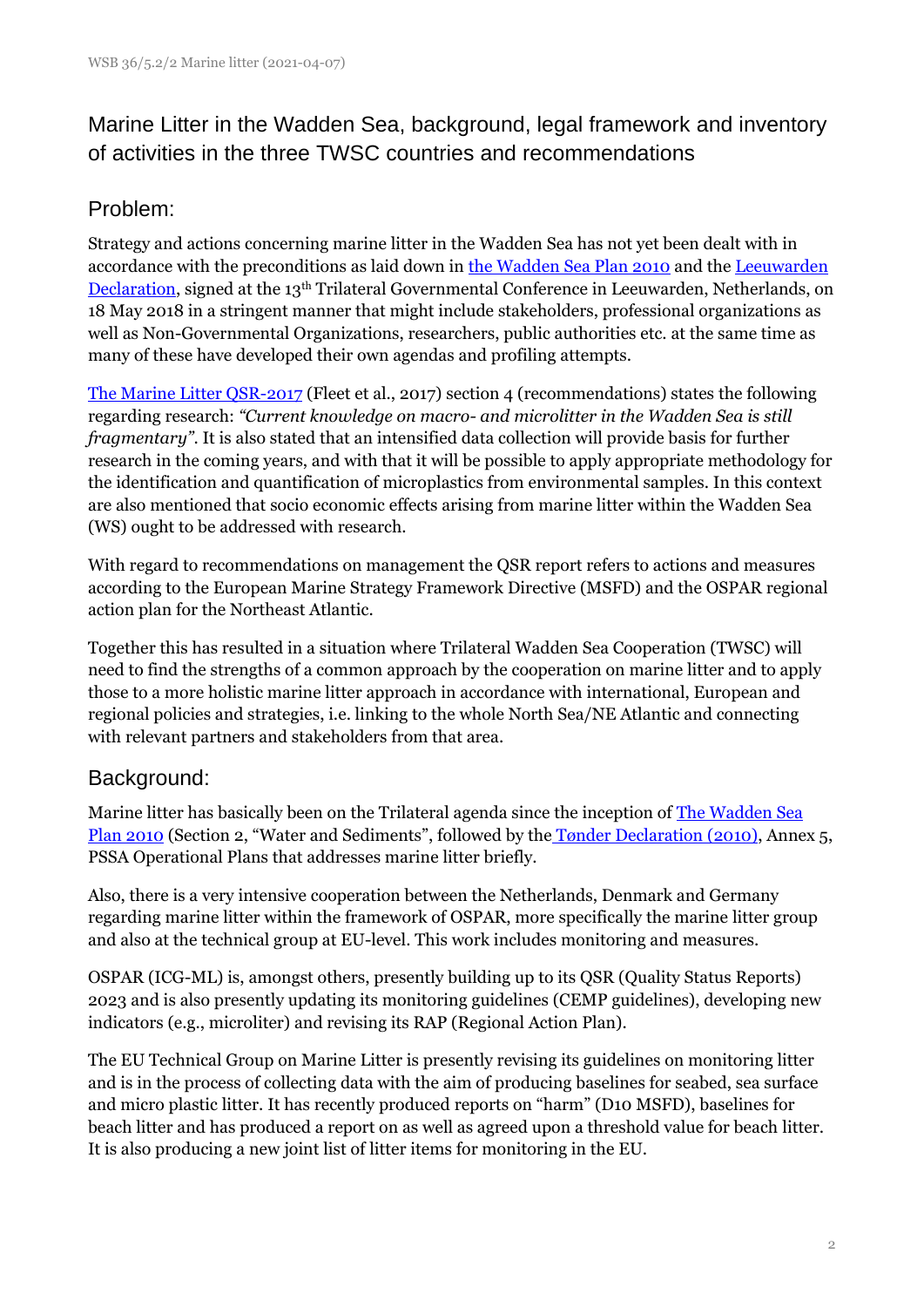The preamble of [The Leeuwarden Declaration](https://www.waddensea-worldheritage.org/resources/2018-leeuwarden-declaration) (2018) reads: *"Acknowledging the problem of marine litter in the Wadden Sea ecosystem, and committing to the circular economy as one important approach to preventing introduction of litter to the sea and contributing to the implementation of respective strategies developed on national and international level;"*

In section 2.2 of the Leeuwarden Declaration ("Sustainable Development") a target is set up: "*Strive to substantially reduce the amount of marine litter in the Wadden Sea by the year 2030;"*

Section 2.3 reads: *"Instruct the Wadden Sea Board to make use of all relevant existing monitoring and action programmes, as well as existing action plans, taking into account local, national and multilateral initiatives to gain and exchange adequate additional knowledge on sources and impacts of marine litter (such as micro plastics) on the Wadden Sea ecosystem and stimulate and support appropriate measures;"*

At WSB-31 the board noted the following information by TG-M:

*At WSB 30, TG-M had informed on an inventory on activities based on a Danish initiative/template which should contain corresponding information on UN, EU and OSPAR level under lead of Rijkswaterstaat (RWS). Due to interruption of RWS contribution to trilateral work, this information could not be presented [in a summarizing document] for WSB 31 as originally planned.* 

This note thus picks up from WSB-31.

## Common European and international legal framework on marine litter:

In the 1970s and 1980s, regulations were introduced to prevent litter from entering the marine environment globally e.g., was the introduction of plastic waste into the oceans by ships banned as early as 1988 in Annex V of the International Convention for the Prevention of Pollution from Ships (MARPOL).

## **EU Marine Strategy Framework Directive**

In 2008 EU MSFD was introduced with the goal to maintain or achieve Good Environmental Status (GES) of EU marine waters by 2020. In Annex I of the Directive, eleven qualitative descriptors describe what the environment will look like when GES is achieved, among them descriptor 10 "marine litter".

The implementation of the MSFD includes (1) an assessment of the baseline situation ("Initial Assessment"),

(2) the establishment of indicators to assess the situation on a regular basis, (3) the setting of targets for the GES, (4) the introduction of monitoring to assess whether or not GES has been achieved and (5) development and implementation of measures.

As described by the European Commission, a task group - *MSFD Task Group 10 on Marine Litter* consisting of experts nominated by EU Member States was created in 2009, in order to review the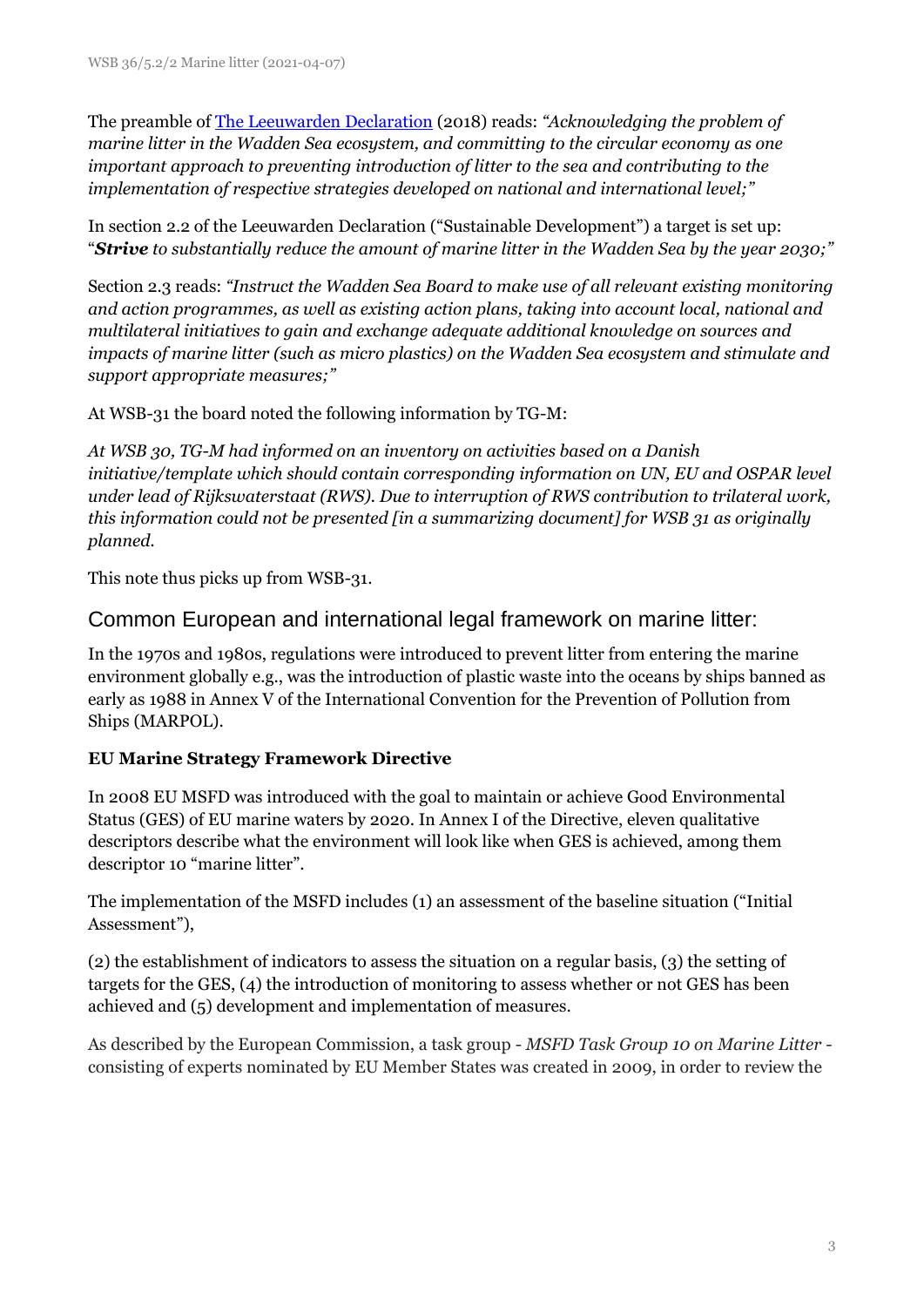technical state-of-the-art<sup>1</sup> and to support the development of criteria and methodological standards on GES of marine waters<sup>2</sup>.

(1) As the characteristics and pressures of the North Sea ecosystem are not within the range of good status in the available assessments under Community law, OSPAR and TWSC, the German North Sea does not achieve GES (Initial Assessment 2012). Following this first assessment, the reports delivered by the member states have been analysed for their technical content. The so-called indepth assessment<sup>3</sup> has been used in order to identify problematic issues and to plan a way forward. The initial assessment, as well as the environmental objectives, were reviewed and updated in 2018.

<sup>1</sup> Marine Strategy Framework Directive - Task Group 10 Report - Marine Litter, 2010

<sup>&</sup>lt;sup>2</sup> Criteria and methodological standards on GES of marine waters; Commission Decision 2010/477/EU, this decision was repealed by Commission Decision (EU) 2017/848

<sup>&</sup>lt;sup>3</sup> In-Depth Assessment of the EU Member States' Submissions for the Marine Strategy Framework Directive under articles 8, 9 and 10, 2014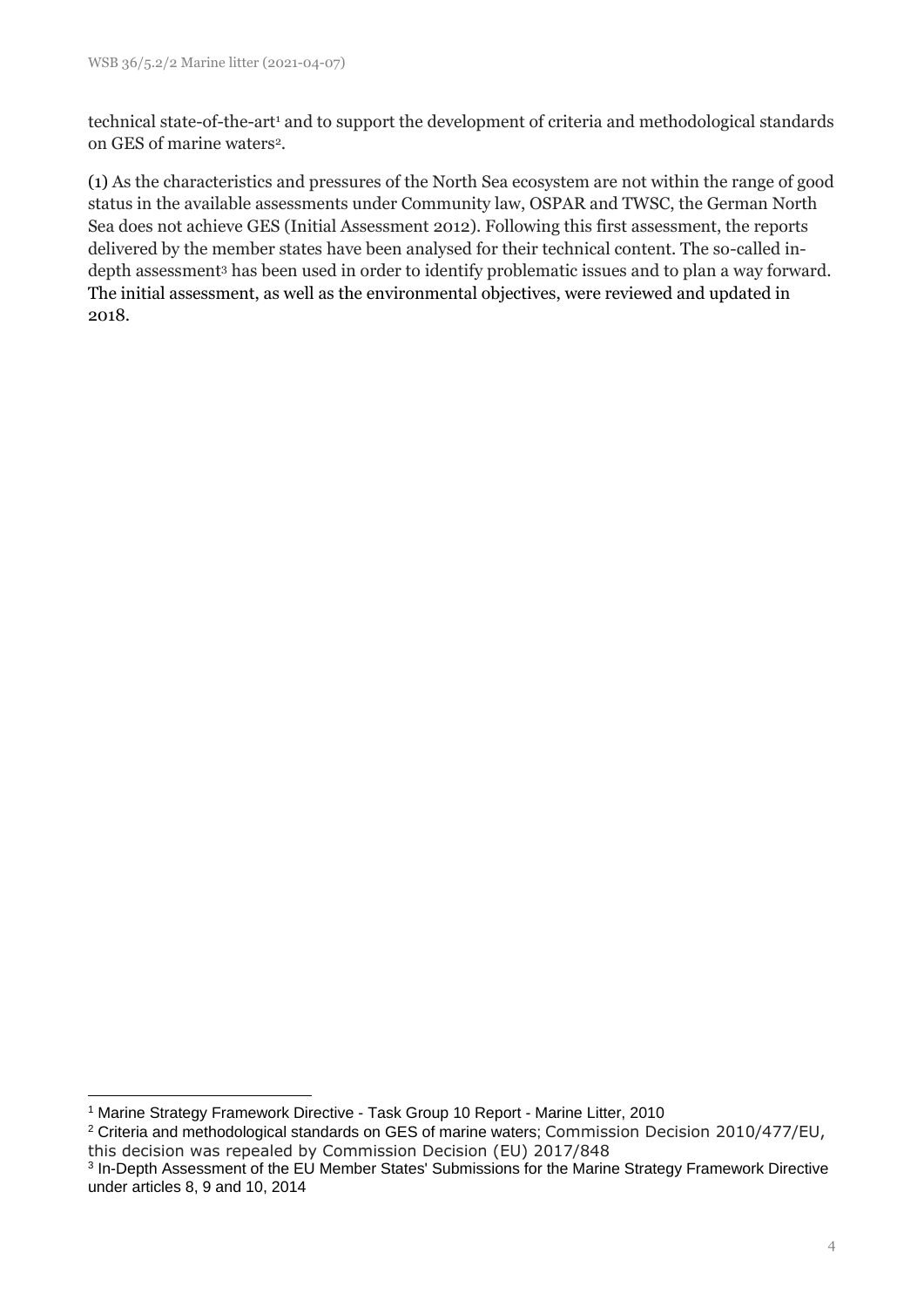*(2) Descriptor 10: Properties and quantities of marine litter do not cause harm to the coastal and marine environment. More detailed indicators (Commission Decision (EU) 2017/848) as follows*

| <b>Criteria</b>                | <b>Priority</b> |                                                                                                                                                                                                                                                                                                                                                                                                                                                                                                                                                                                                                                                                                                                                                                                                                     |
|--------------------------------|-----------------|---------------------------------------------------------------------------------------------------------------------------------------------------------------------------------------------------------------------------------------------------------------------------------------------------------------------------------------------------------------------------------------------------------------------------------------------------------------------------------------------------------------------------------------------------------------------------------------------------------------------------------------------------------------------------------------------------------------------------------------------------------------------------------------------------------------------|
| D <sub>10</sub> C <sub>1</sub> | Primary         | The composition, amount and spatial distribution of litter on the<br>coastline, in the surface layer of the water column, and on the seabed,<br>are at levels that do not cause harm to the coastal and marine<br>environment. Member States shall establish threshold values for<br>these levels through cooperation at Union level, taking into account<br>regional or subregional specificities<br>The composition, amount and spatial distribution of micro-litter on the<br>coastline, in the surface layer of the water column, and in seabed<br>sediment, are at levels that do not cause harm to the coastal and<br>marine environment Member States shall establish threshold values<br>for these levels through cooperation at Union level, taking into<br>account regional or subregional specificities. |
| D <sub>10</sub> C <sub>2</sub> | Primary         |                                                                                                                                                                                                                                                                                                                                                                                                                                                                                                                                                                                                                                                                                                                                                                                                                     |
| D <sub>10</sub> C <sub>3</sub> | Secondary       | The amount of litter and micro-litter ingested by marine animals is at a<br>level that does not adversely affect the health of the species<br>concerned. Member States shall establish threshold values for these<br>levels through regional or subregional cooperation.                                                                                                                                                                                                                                                                                                                                                                                                                                                                                                                                            |
| D <sub>10</sub> C <sub>4</sub> | Secondary       | The number of individuals of each species which are adversely<br>affected due to litter, such as by entanglement, other types of injury or<br>mortality, or health effects. Member States shall establish threshold<br>values for the adverse effects of litter, through regional or subregional<br>cooperation.                                                                                                                                                                                                                                                                                                                                                                                                                                                                                                    |

For supporting the implementation of the D10 MSFD a Technical Group on Marine Litter ("*TG Litter*") was set up on request by the EU Member States under the MSFD Common Implementation Strategy. Aim and purpose of TG Litter is exchange of information, discussion forum, providing guidance and to give advice to policy. Importantly, it acts as interface between science and policy. It involves the Regional Sea Conventions, like OSPAR, and supports EU global commitments, such as G7, G20 and UN activities. A very intensive cooperation exists between the Netherlands, Denmark and Germany regarding marine litter, in TG Litter but also in the OSPAR marine litter group (ICG ML).

The *TG Litter* has produced the following reports:

- Marine Litter [Technical Recommendations](https://mcc.jrc.ec.europa.eu/main/dev.py?N=41&O=438&titre_chap=TG%20Litter&titre_page=Marine%20Litter%20-%20Technical%20Recommendations)
- [Guidance for the Monitoring of Marine Litter](https://mcc.jrc.ec.europa.eu/main/dev.py?N=41&O=439&titre_chap=TG%20Litter&titre_page=Guidance%20for%20the%20Monitoring%20of%20Marine%20Litter)
- [Identifying Sources of Marine Litter](https://mcc.jrc.ec.europa.eu/main/dev.py?N=41&O=436&titre_chap=TG%20Litter&titre_page=Identifying%20Sources%20of%20Marine%20Litter)
- [Harm caused by Marine Litter](https://mcc.jrc.ec.europa.eu/main/dev.py?N=41&O=437&titre_chap=TG%20Litter&titre_page=Harm%20caused%20by%20Marine%20Litter)
- [Monitoring of Riverine Litter](https://mcc.jrc.ec.europa.eu/main/dev.py?N=41&O=440&titre_chap=TG%20Litter&titre_page=Monitoring%20of%20Riverine%20Litter)
- [Top Marine Beach Litter Items](https://mcc.jrc.ec.europa.eu/main/dev.py?N=41&O=441&titre_chap=TG%20Litter&titre_page=Top%20Marine%20Beach%20Litter%20Items)
- [EU Marine Beach Litter Baselines](https://mcc.jrc.ec.europa.eu/main/dev.py?N=41&O=452&titre_chap=TG%20Litter&titre_page=EU%20Marine%20Beach%20Litter%20Baselines)
- [Marine Litter Threshold Values](https://mcc.jrc.ec.europa.eu/main/dev.py?N=41&O=453&titre_chap=TG%20Litter&titre_page=Marine%20Litter%20Threshold%20Values)
- [EU Threshold Value for Macro Litter on Coastlines](https://mcc.jrc.ec.europa.eu/main/dev.py?N=41&O=454&titre_chap=TG%20Litter&titre_page=EU%20Threshold%20Value%20for%20Macro%20Litter%20on%20Coastlines)

The TG Litter is - like stated above - presently revising its Guidelines on monitoring litter and is in the process of collecting data with the aim of producing baselines for seabed, sea surface and microplastic litter. It has recently produced reports on "harm" caused by marine litter, baselines for beach litter and has produced a report on "[A European Threshold Value and Assessment Method](https://publications.jrc.ec.europa.eu/repository/bitstream/JRC121707/coastline_litter_threshold_value_report_14_9_2020_final.pdf)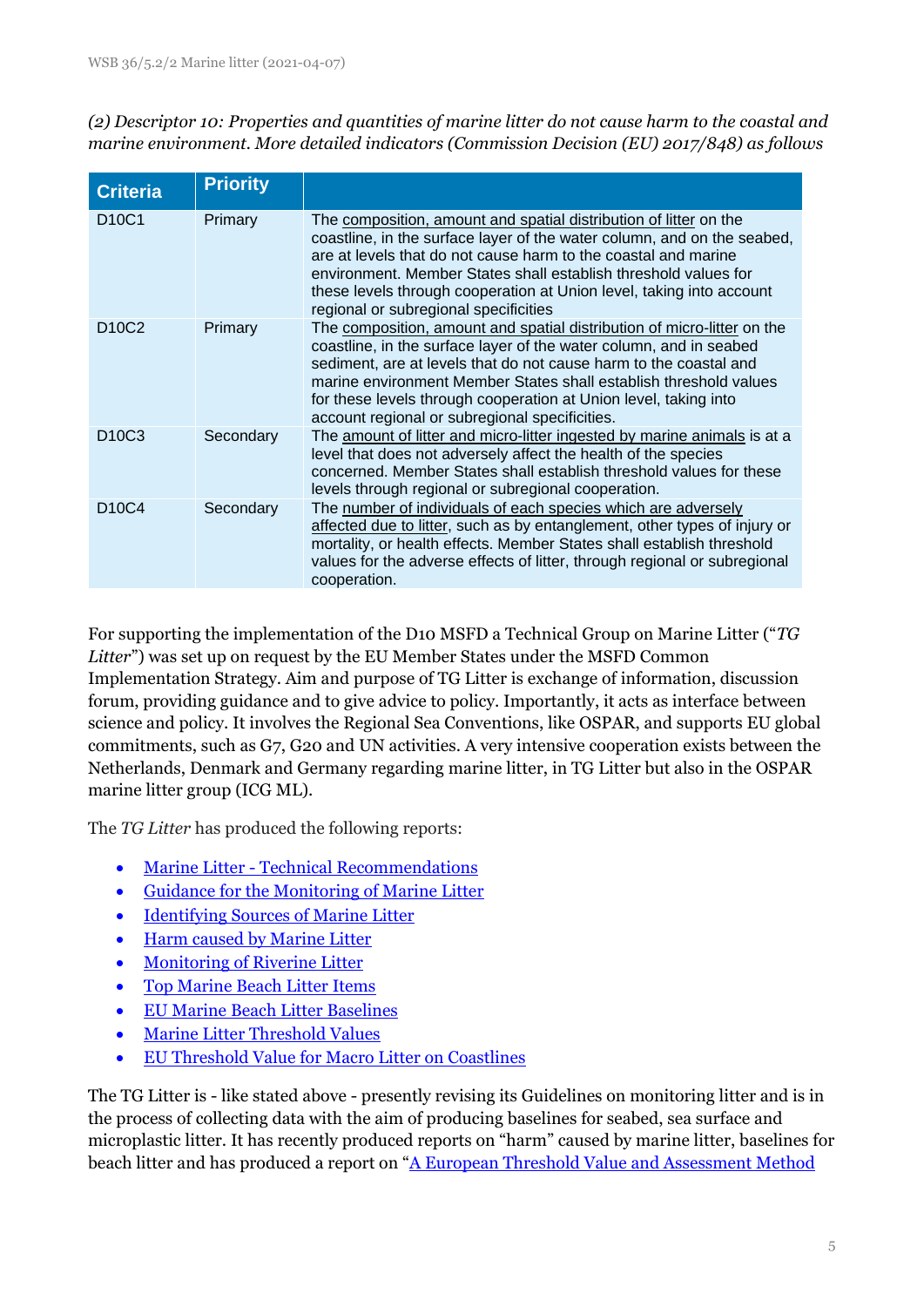[for Macro Litter on Coastlines](https://publications.jrc.ec.europa.eu/repository/bitstream/JRC121707/coastline_litter_threshold_value_report_14_9_2020_final.pdf)". It is also producing a new joint list of litter items for monitoring in the EU.

(3) Targets like environmental targets were developed on national level (see the following information by the states). At the EU level, threshold values have been developed for litter on the coast and litter in the stomachs of fulmars.

(4) Monitoring guidelines are worked on EU/OSPAR level, but the concrete monitoring is dealt with on national level (see the following information by the states).

(5) There is a number of measures worked on OSPAR level, that are presented in the Regional Action Plan (2014, see OSPAR RAP below). The Wadden Sea states develop measures and present them in a so called programme of measures (POM). There is a very close cooperation between the Netherlands, Germany and Denmark on measures within the OSPAR ICG-ML (see OSPAR RAP below).

## **OSPAR**

In the Bergen Statement (2010) the OSPAR Ministers declared, that "*We note that quantities of litter in many areas of the North-East Atlantic are unacceptable, and therefore we will continue to develop reduction measures and targets, taking into consideration an ambitious target resulting in a reduction in 2020*". In the Strategy for the protection of the Marine Environment of the North East Atlantic for the years 2010-2020 was an OSPAR objective for marine litter described: "*to substantially reduce marine litter in the OSPAR maritime area to levels where properties and quantities do not cause harm to the marine environment*". This OSPAR objective is in line with D10 MSFD.

In 2014 the Regional Action Plan (RAP, 2014 - [2021\) for Prevention and Management of Marine](https://www.ospar.org/work-areas/eiha/marine-litter/regional-action-plan)  [Litter in the North-East Atlantic](https://www.ospar.org/work-areas/eiha/marine-litter/regional-action-plan) was adopted, which deals with the prevention and management of marine litter. It sets out the policy context for OSPAR's work on marine litter, describes the various types of actions that OSPAR will work on over the coming years and provides a timetable to guide the achievement of these actions. The RAP is an outstanding example for regional effort supporting multiple regional and global commitments, as it also serves to implement the MSFD, more specifically to achieve the GES with regard to marine litter.

The RAP identifies a number of actions from small to large scale (with e.g., transboundary character), these actions should also be considered in the national MSFD POM.

An Intersessional Correspondence Group on Marine Litter (ICG ML) deals with the work on marine litter on OSPAR level. The three Wadden Sea states work closely together in this group. ICG ML is, amongst others, presently building up to its QSR (Quality Status Report) 2023 and is also presently updating its monitoring guidelines [\(Coordinated Environmental Monitoring Programme,](https://oap.ospar.org/en/ospar-monitoring-programmes/cemp/)  [CEMP\)](https://oap.ospar.org/en/ospar-monitoring-programmes/cemp/), developing new indicators (e.g., microplastics in sediments) and revising its RAP.

#### **EU Directive on Single Use Plastics (2019/904/EU)**

From 2021, single-use plastic products (that have alternatives made from other materials) will be banned e.g., cotton swabs, plastic cutlery and plates, drinking straws, stirring sticks, balloon holders, cups and food containers made of polystyrene for immediate consumption. In addition, the manufacturers of food containers, foils, plastic bottles, cups, plastic bags, wet wipes, balloons and tobacco products as well as fishing gear will take a share in the costs of cleaning, transport and disposal of these products (extended producer responsibility). Furthermore, recycling should be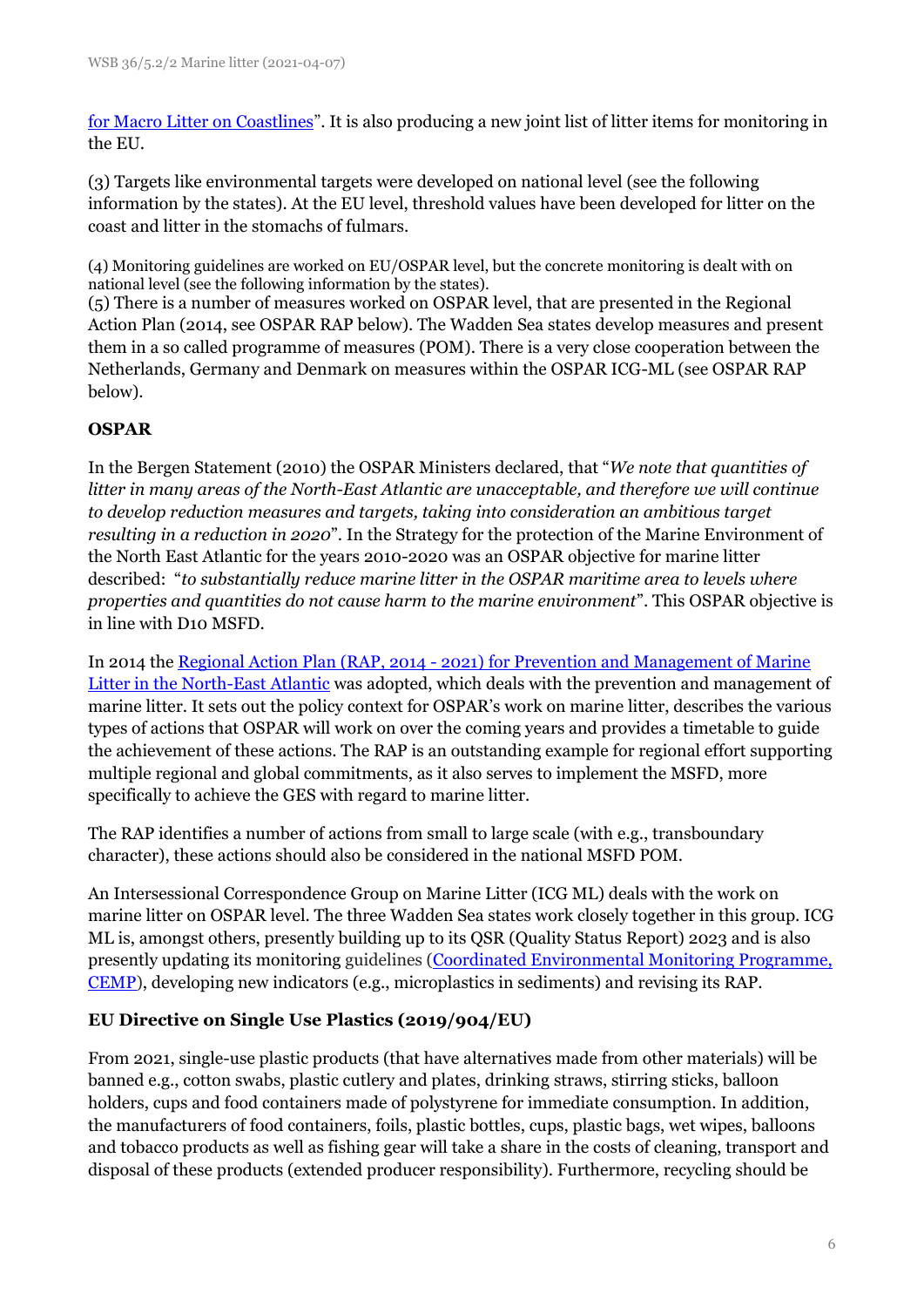improved and there should be more emphasis on information and awareness raising among consumers to promote responsible consumer behaviour.

#### **Further EU regulations**

Further EU regulations target a variety of entry routes for marine litter and contain relevant specifications for reducing marine litter.

- Waste Framework Directive (2008/98/EC)
- Directive on the Reduction of the Consumption of Light Plastic Carrier Bags (2015/720/EU)
- Directive on port reception facilities for the delivery of waste from ships (2019/883)
- In addition, some legislative acts of the European Union are being revised, also with regard to their relevance for marine litter.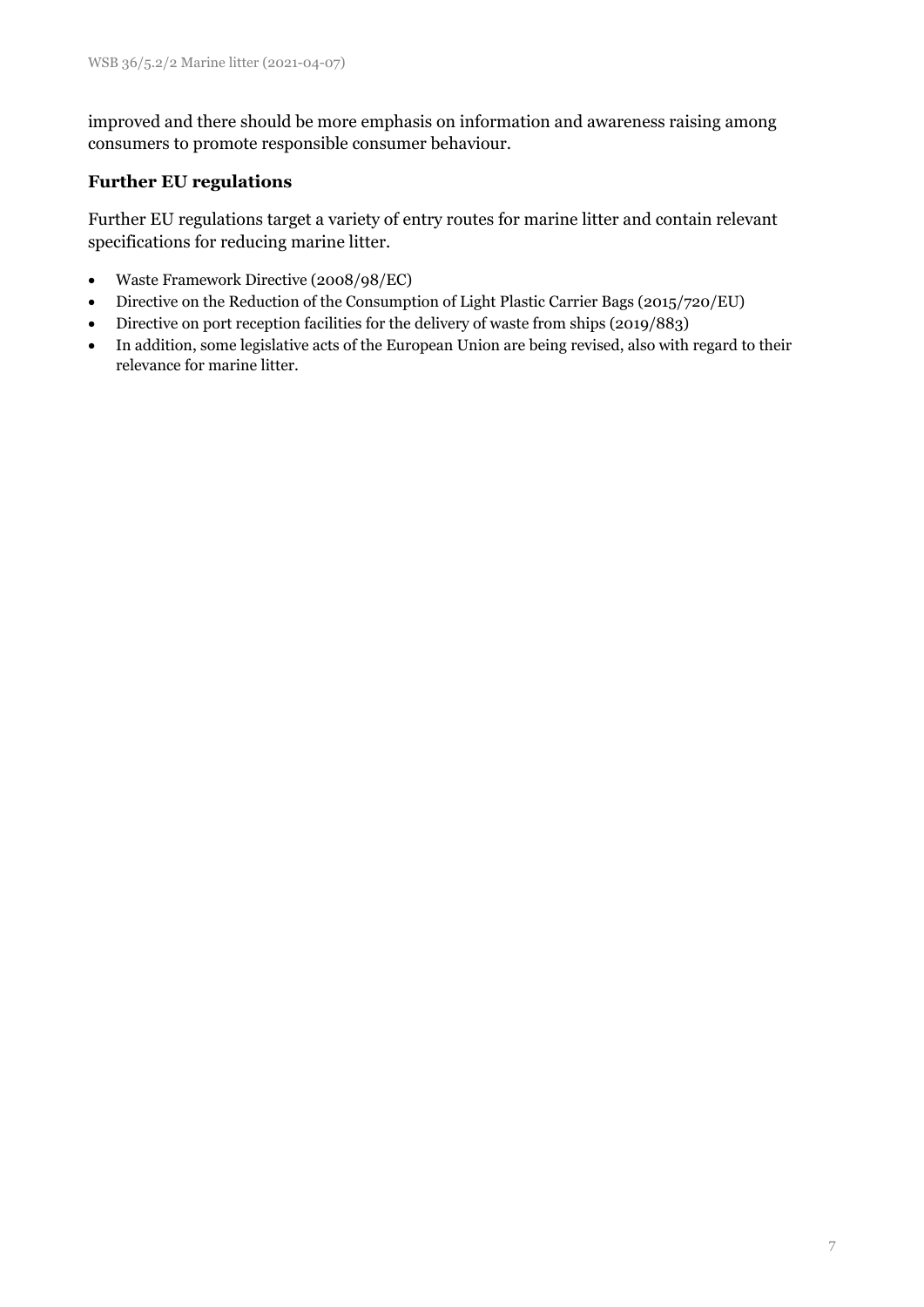Policy, monitoring, clean-up activities, prevention and communication aimed at reducing the marine litter load in the trilateral marine area and the respective beaches:

## **Denmark:**

## **1. Policy:**

The Ministry of Environment and food protection Denmark wants to move Denmark towards more recycle less waste and litter production. The Municipalities play an important role in contributing and reaching the goal. The municipalities are in charge of the practical part concerning cleaning the beaches, and they can contribute in the ways that are best suited for them, as long as the goal is met. With guidance and an appropriation to keep the beaches clean from the government, they can do it in ways suited best for each municipality. Many organizations are collaborating with the policymakers and the municipalities. The colla-borators are; Havmiljøvogterne, Dansk Sejlunion, Danmarks Fiskeriforening PO, Dansk Sportsdykker Forbund, Danmarks Amatørfiskerforening, Hold Danmark Rent, Danmarks Sportsfiskerforbund, Danske Tursejlere and KIMO International.

## **2. Monitoring:**

The beaches in Denmark are visited very well during summer, and municipalities are in charge of checking and replacing the garbage bins on the beaches and keeping the surroundings clean. Through winter, many storms are raging and many litters' end on land. Because of the harsh weather, the beaches will not be cleaned before spring, when the storms have passed. A lot of cleaning is done throughout springtime. In areas with wide flat beaches, machinery is used to collect litter. In areas with dikes and slopes, the collecting of litter is done manually by hand. The municipalities have a crew collecting litter, but many organizations and volunteers are helping cleaning the beaches as well. The statistics estimates 1.000 ton of litter are collected on the beaches along the west coast every year.

• **[KIMO Denmark](https://www.kimointernational.org/action-areas/plastic-pollution-and-marine-litter/)** is an international environmental organization for local authorities and municipalities with beaches along coastal areas. The organization has a broad international and nationally network and they cooperate with NGOs, national and international authorities and research institutions. Through KIMO the Danish municipalities get guidance and help in case an environmental catastrophe occurs, and KIMO helps the affected municipalities in presenting a case to the authorities and politicians for quicker action.

## **3. Clean-up activities:**

Many different organizations organize days or activities where the seas, beaches and ports are cleaned, and litter is collected. It can be a day where they encourage people to come and collect litter at the beaches, school classes go out and collect litter from the beaches and learn, what can be recycled. Some use it in art class and so on. Some of the organizations organizing activities are; Havmiljøvogterne, Danmarks Amatørfiskerforening, Hold Danmark Rent og Sportsdykker Forbund.

• Marine environment patroller: are often yachtsmen, anglers, surfers, divers and rowers, who are active around or on the sea. A number of Danish amateur aviators also keep an eye on the sea from the air. Defense Command Denmark monitors ships from the time they sail into Danish, until they leave again. Planes, ships, coastal radar and AIS (Automatic Identification Systems) carry out the surveillance. The Naval Home Guard and commercial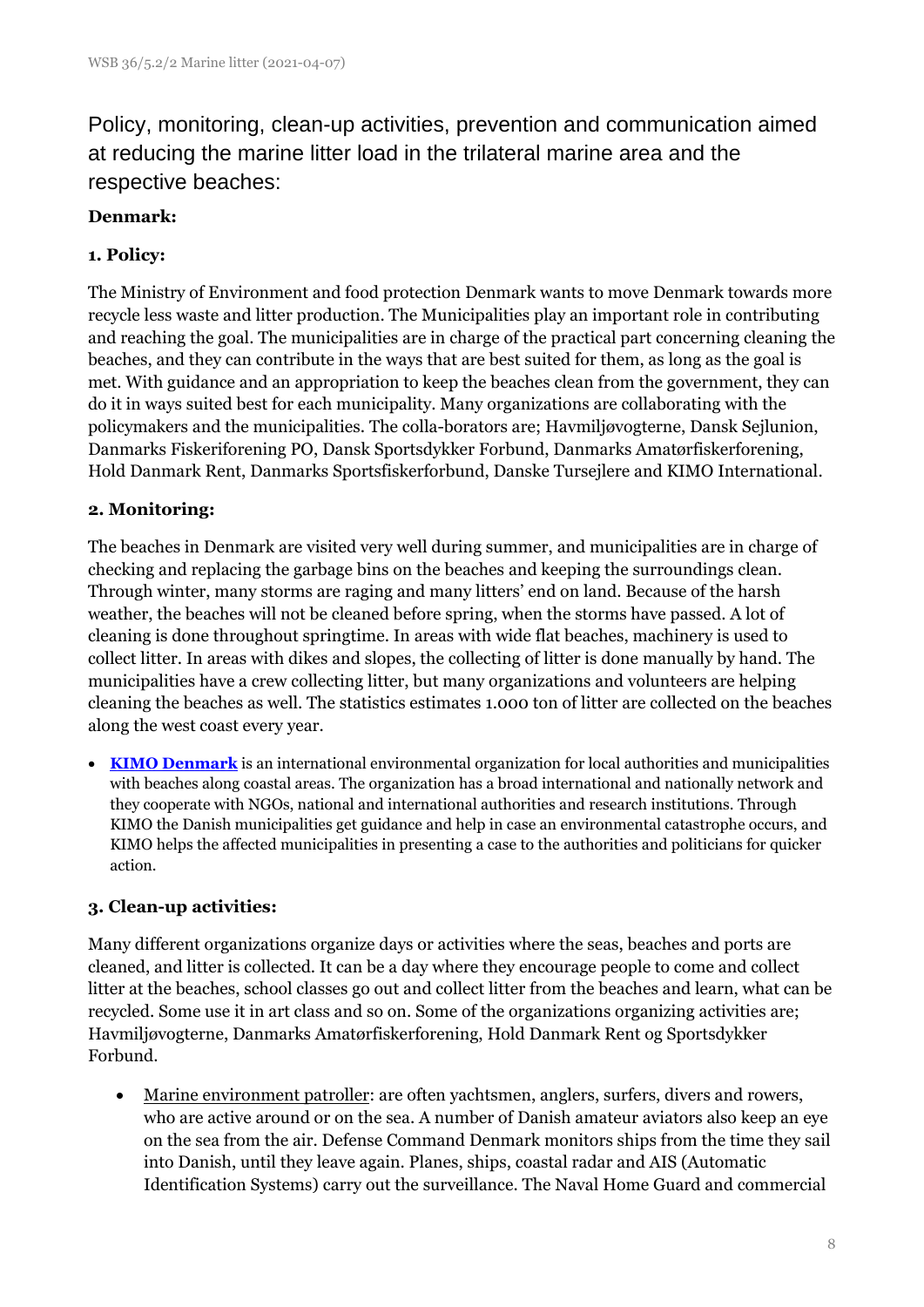sailors, who have a duty to report their observations, support them. [\(http://en.xn-](http://en.havmiljøvogter.dk/) [havmiljvogter-hnb.dk/\)](http://en.havmiljøvogter.dk/)

## **4. Prevention/ Communication / Education:**

The plastic industry is trying to reduce their release of plastic to nature and the seas. They do so by implementing stricter rules at the workplace so less plastic ends up in nature.

- Operation Clean Sweep: aims to combat waste of plastic granules from production companies to the environment. It comes with ways to avoid plastic being a source of pollution and the solution is a part of the overall "Marine Litter Solutions", started by industry of association for plastic companies around the world to contribute to solving the world's marine environment problems. Marine Litter Solutions has been signed by 68 68 organizations from 35 countries and works for a cleaner environment, increased recycling, local collection and information campaigns on the consequences of plastic pollution of the sea. [https://plast.dk/operation-clean-sweep-undgaa-plastraavarer-ender-havet/.](https://plast.dk/operation-clean-sweep-undgaa-plastraavarer-ender-havet/)
- Project plastic free oceans: is a partnership between the plastic industry, plastic change (NGO) and the Ecological Council (NGO). Over DKK 11 million is allocated to four different projects that will contribute to solutions to problems with plastic in the seas. [https://plast.dk/projekt-plastfrit-hav-plastindustrien-NGOer-faelles-kamp-plast-havet/](https://plast.dk/projekt-plastfrit-hav-plastindustrien-ngoer-faelles-kamp-plast-havet/)

The Ministry of environment and food protection made a campaign in 2018 about litter in the oceans to inform people about the consequences regarding litter. Different organizations either do similar information with the public, through campaign, educating schoolchildren or involve volunteers. Some of them are described below:

- The Ministry of Environment and food protection in 2018 performed a campaign against waste and litter in the oceans surrounding Denmark. The campaign is called "Together for an ocean without litter" and approached 'us whom use the oceans, beaches and harbors must stand together – and work together – for an ocean without litter'. The campaign works together with different organizations, NGOs, people who walk, and uses the beaches. The campaign was used to make people aware of the negative consequences of litter in the oceans, and give practical advice to inform people alternatives, to avoid their waster to end up in the oceans. [https://mst.dk/natur-vand/vandmiljoe/havet/havmiljoe/sammen-om](https://mst.dk/natur-vand/vandmiljoe/havet/havmiljoe/sammen-om-et-hav-uden-affald/)[et-hav-uden-affald/.](https://mst.dk/natur-vand/vandmiljoe/havet/havmiljoe/sammen-om-et-hav-uden-affald/)
- Keep Denmark Clean is an organization that informs the Danish people what to do with their waste. They have a sub-group called "Strandet" who collect waste and litter along the west coast of Jutland, and they go further and recycle the collected litter. Throughout sharing their knowledge, tests and innovative product development they wish to inform that litter do not belong in nature and the seas, but is a resource, which can and must be recycled[. https://www.strandet.io/](https://www.strandet.io/) , [https://www.holddanmarkrent.dk/article/5020-Strandet-affald-faar-nyt-liv.](https://www.holddanmarkrent.dk/article/5020-Strandet-affald-faar-nyt-liv)
- Danish amateur anglers: a group of anglers who corporates with schools and kindergartens and inform the children about the sea and wildlife there. In connection with this, they also talk with the children about litter and the consequences it has on wildlife. [http://danskefritidsfiskere.dk/?page\\_id=792.](http://danskefritidsfiskere.dk/?page_id=792)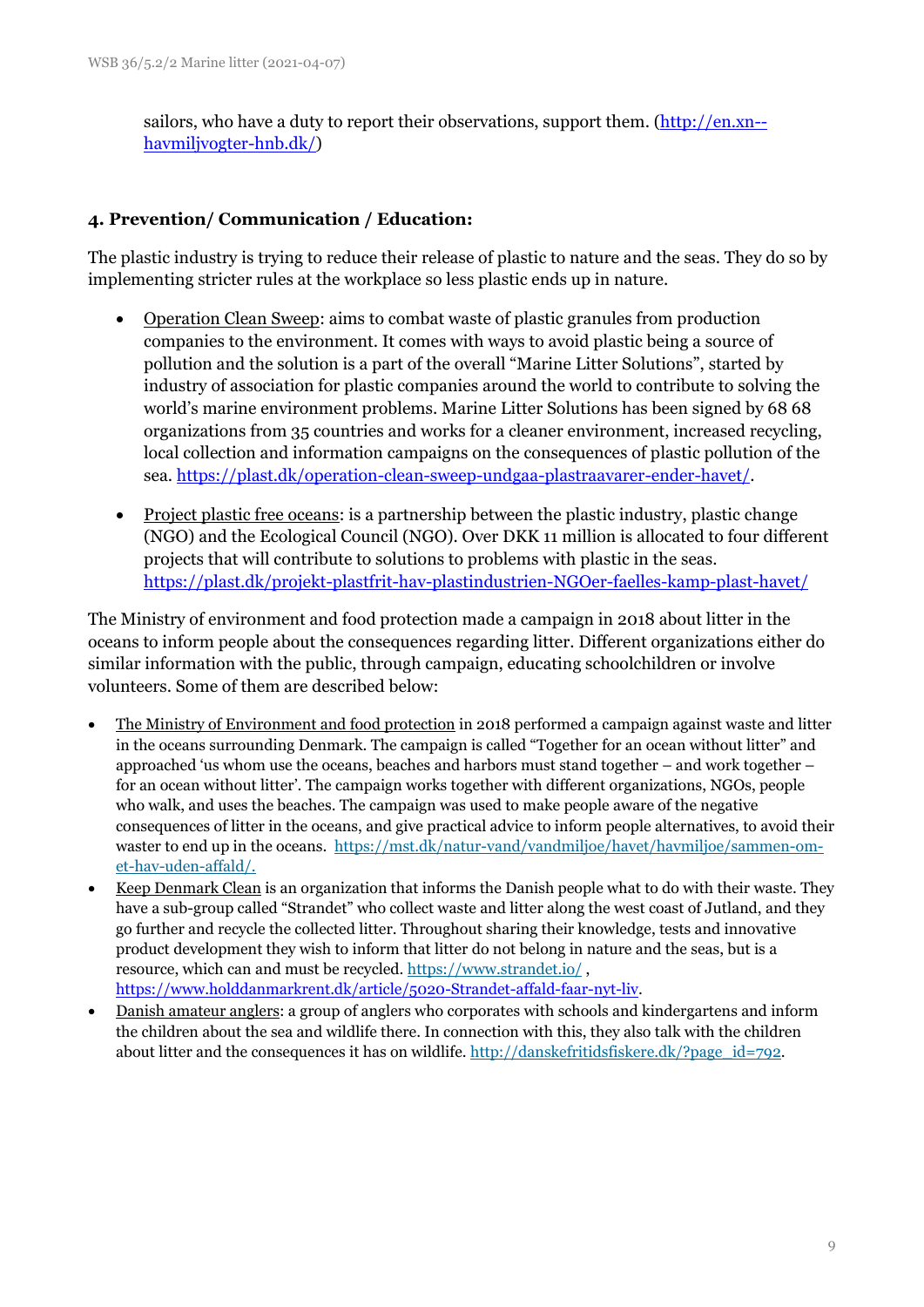## **The Netherlands:**

#### **1. Policy:**

The mainstream of activities regarding marine litter in the Dutch Wadden Sea can be distinguished into three different categories:

- EU-Directives (Marine Framework Directive etc.)
- Volunteers, NGOs, individual smaller companies, local site-managers
- Community Plasticfree Wadden Sea

All of these have different kind of relationships depending on the activity like monitoring, recycling or the like. Overall, it has to acknowledged that mainly volunteers, NGO's and individual companies clean-up for the most and have put the problem on the agenda of Rijkswaterstaat (RWS). To support these activities the Community Plastic Free Wadden Sea is set up by RWS (see plasticvrijewaddenzee.nl for more information).

The Marine Framework Directive has led to the most attention to the problem of marine litter in the North Sea and adjacent rivers and Wadden Sea.

Currently, the EU-Marine Framework is the most important framework. The Dutch government has defined two goals in the Marine Strategy for 2020 to reduce the amount of marine litter on the coast and the impact in marine organisms. These targets are: 1) The amount of visible litter on the coast has diminished according to EU threshold values and 2) there is a downward trend of marine litter in marine organisms.

For the North Sea the Marine Strategy of 2015 is the basis for an overall approach in the Netherlands. This Strategy is the implementation of the Marine Framework Directive in the Netherlands. More specific the Program of Measures, part of the Marine Strategy, contains three Green Deals which are relevant in this perspective:

- Green Deal Clean Beaches aimed at reducing marine litter on beaches by cleaning and facilities near beaches. This will be replaced by a Program Clean Beaches in 2022.
- Green Deal Fishing for a clean sea to search for alternative methods, like for example fish fluff which is used to protect fishing gear and for recycling of fishing gear. RWS is financing and coordinating this search. This Green Deal will be replaced by a cooperation Fishing for a clean sea as of 2022.
- Green Deal Ship Waste Chain to diminish the amount of litter when supplying ships and to separate waste in the harbor for better recycling.

Also, a policy program on micro plastics has started in 2018 with the aim to reduce emissions to surface- and drinking water which includes like for example the ban of micro plastics in paint and cosmetics. These policies are aiming at reduction of pollution of the North Sea, but will also effect the Wadden Sea.

The Netherlands aim at prevention by means of an integral measure at the source, communication and raising awareness and closing of production chains (for example via Green Deals, product regulations and litter policy). Also, mitigation of the effects like beach clean-ups and [Fishing for](http://www.kimonederlandbelgie.org/fishing-for-litter/)  [Litter i](http://www.kimonederlandbelgie.org/fishing-for-litter/)s part of the policy. By means of this program of measures this contributes towards the UN Sustainable Development Goal (SDG) 14 of the UN regarding sustainable use of oceans, seas and marine sources.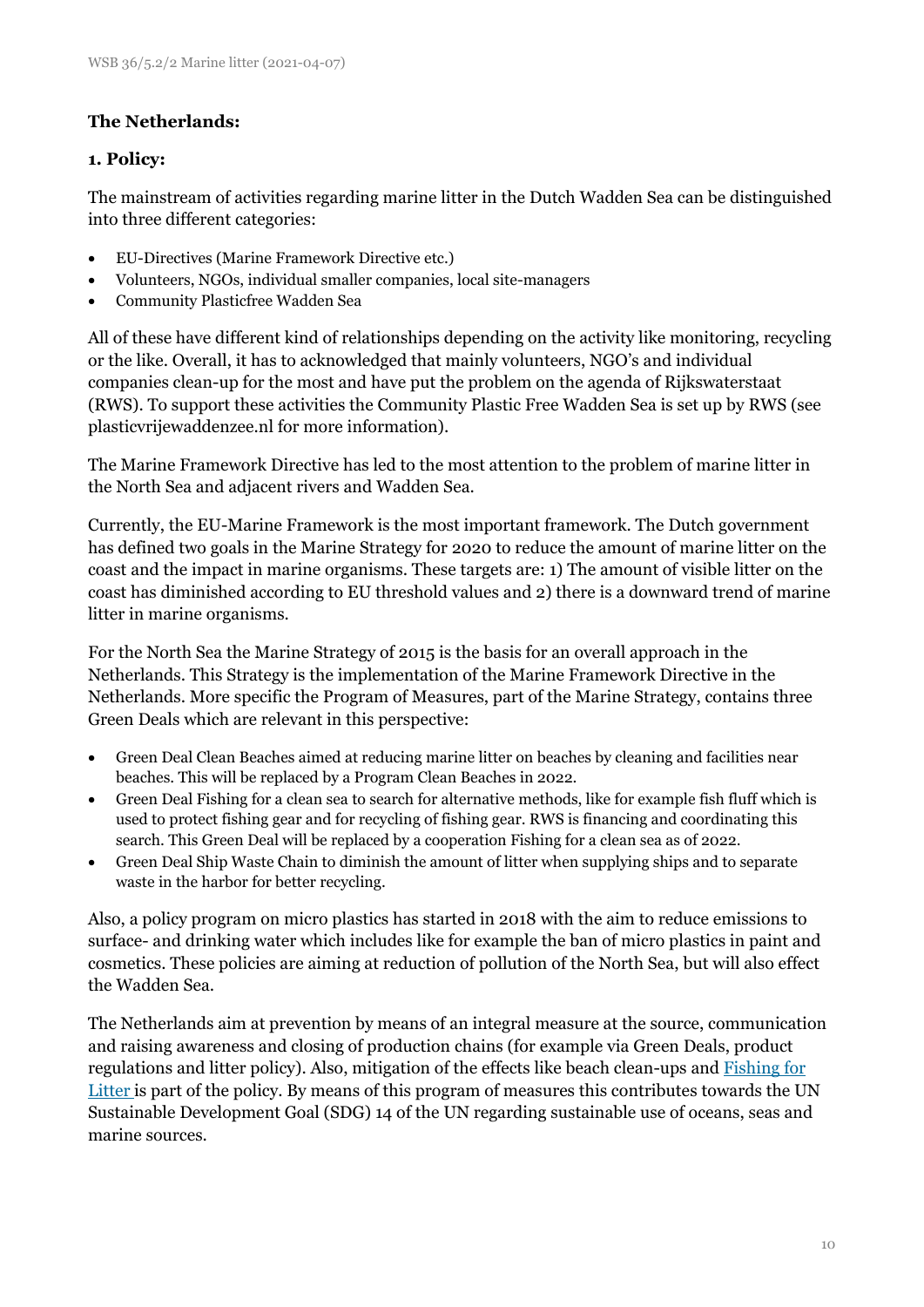Implementation of the EU Directive on Single Use Plastics (SUP): this EU-directive will lead to ban on products which are found on the beach, like straws, balloon sticks, plastic cutlery as well as plastic bags. Also products made of so-called oxo-degradable plastic will be forbidden. Producers of products like cigarette filters and balloons will have to pay for cleaning of litter as of January 2023 and 2024. Fishing gear is also part of this Directive, meanly aiming at the collection of used fishing gear.

Program on microplastics with projects aimed at litter in rivers: prevention by means of behavioural pilots regarding recreational and inland shipping litter, pilots with litter-collecting systems in rivers and the development of a monitoring system.

As of mid-2021 the new EU-Directive on harbour intake facilities (EU/2019/883) has to be implemented. This means 100% indirect financial means for litter, fishing nets and passively fished litter (Fishing for Litter). Per ship a contribution on litter will be demanded depending on the amount of litter. Facilities for fishing for litter will be obliged in harbours.

In the framework of MARPOL ships sailing between Gibraltar and Northern Norway have to deposit paraffin rests via washing of tanker hulls in harbours by the beginning of 1st of January 2021.

## **2. Monitoring:**

When it comes to monitoring in the Wadden Sea this is going on now for three years, started in 2018. On three uninhabited islands/sandbanks in the Dutch Wadden Sea marine litter is monitored three times per year whereby the OSPAR-method is the standard. Monitoring does not take place during the breeding or migrating season for birds. The OSPAR-method had to be adjusted a little bit, because of the absence of large beaches on these sites. Because this kind of monitoring gives only an indication be it quite rough, a so-called Litter-ID has been carried out on the basis of marine litter collected on the uninhabited bird island of Griend near Harlingen. This type of monitoring gives more insight into the sources and probable routes of the different types of litter.

On the beach of Terschelling monitoring takes place every year as part of the OSPAR-program.

A specific so-called Litter-ID research was undertaken in 2020 to investigate thoroughly into the sources of marine litter found on the bird island of Griend near Harlingen.

MSC Zoë: the effects on the marine environment because of the loss of the two different kind of plastic pellets and beads are under investigation at the moment.

## **3. Clean-up activities:**

Municipalities clean up the beaches on the Wadden islands, mainly near beach entrances. There are different local parties who organize clean-up activities on a more regular basis also on the more remote parts of the islands.

National NGO's like Stichting de Noordzee organize yearly the Boskalis Beach Clean-up Tour where all the beaches in the Netherlands are cleaned with the help of volunteers during a two-week campaign. And special dedicated NGO's organize also clean-up campaigns, also with the aim to help people who are unemployed.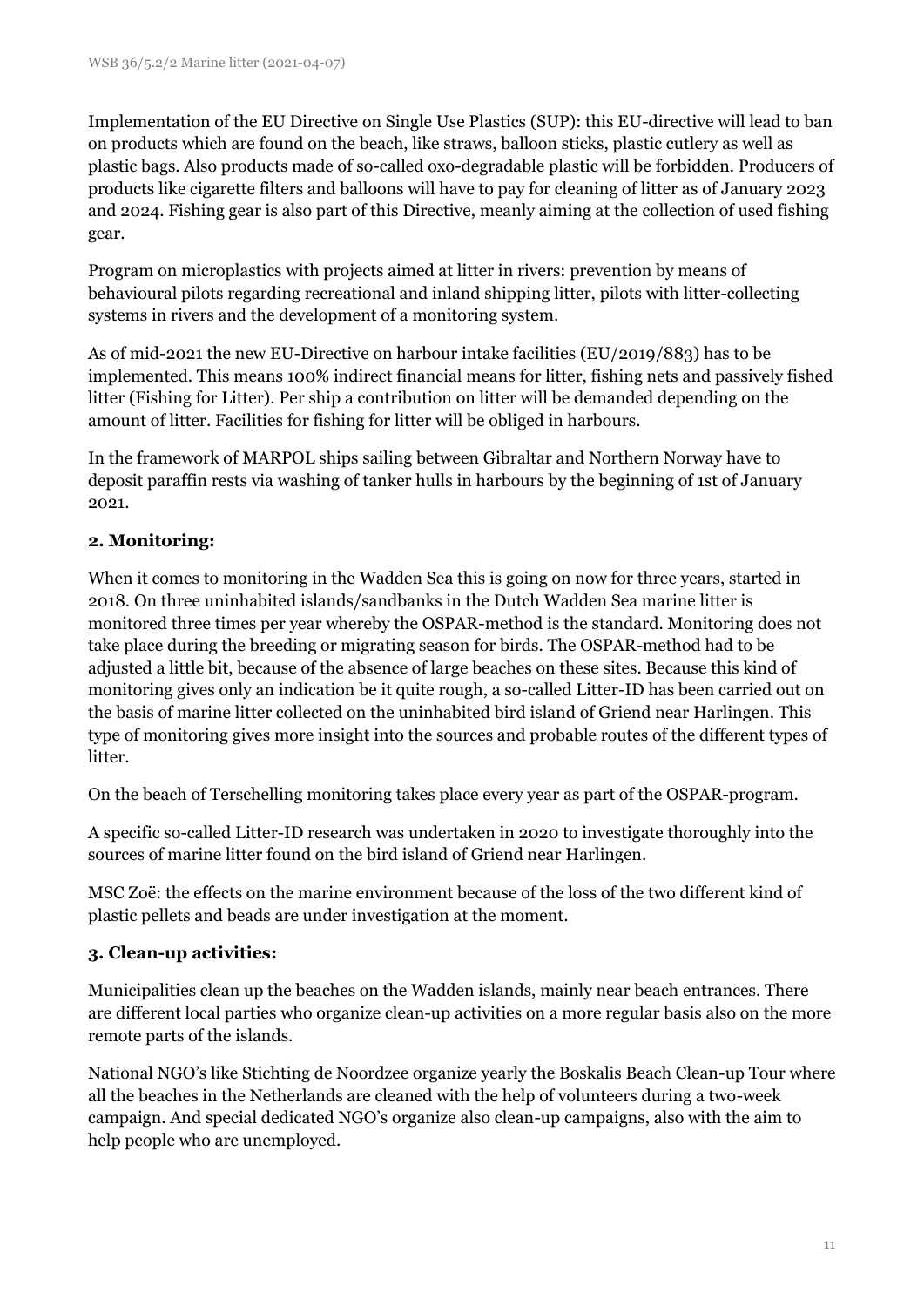A lot of fishermen are involved in the program Fishing for litter which aims at bringing to the shore the litter fishermen find in their nets when fishing at sea, partly on the Dutch Wadden Sea. KIMO Netherlands is the coordinator for this program.

Lots of volunteers and NGO's organize clean-up activities alongside dikes and salt marshes bordering the Wadden Sea.

Water boards clean up their dikes bordering the Wadden Sea whereby marine litter as well as organic matter is being removed a few times per year. This also counts for Rijkswaterstaat regarding the Afsluitdijk, sometimes helped by volunteers.

In some cases, an entrepreneur goes out sailing on the Wadden Sea with paying guests, where also cleaning up is part of the program.

To try to help each other with solutions to get rid of marine litter, Rijkswaterstaat started the Community Plastic Free Litter NGO Wadden Sea in the beginning of 2019. This is a consequence of the fact that there are a lot of stakeholders and NGO's who, each in their own way, are cleaning up the Wadden Sea and are willing to do more. Like for example the ban of so-called single-used plastics in restaurants, café, beach bars and the like on the Wadden islands.

## **Prevention / Communication / Education:**

Bubble barrier: the municipality of Harlingen is investigating with the Province of Fryslan and Rijkswaterstaat the use of a bubble barrier before the sluice near Harlingen where the Frisian surface water runs into the Wadden Sea.

Different parties are trying to reduce the riverine input towards the sea by organizing clean-up activities. Also, in the harbour of Amsterdam a bubble barrier is constructed in 2019, while in the harbour of Rotterdam a waste collector is already working for a few years now.

Balloons: more than 60% of the municipalities in the Netherlands have a ban or restriction on ballooning (only small ones) and mostly all municipalities surrounding the Wadden Sea have a ban on balloons.

Recreational fishing lead: the target is to reduce the use of recreational fishing lead by 30% in 2021. After evaluation of this goal perhaps new measures will be developed for a complete ban in 2027.

As part of the Community Plastic Free Wadden Sea the website Plasticvrijewaddenzee.nl is being developed as part of the website Waddenzee.nl.

People working for parties like Staatsbosbeheer and Groningen Seaports give lessons at different schools for children regarding the topic of marine litter, partly in their spare time. Also, at NHL/Stenden (a bachelor institute in Leeuwarden) a lot of attention is being given to the subject and one of the teachers takes actively part in the Community Plastic free Wadden Sea.

At Terschelling the so-called Jutfabriek has started to produce new products out of marine litter found on the island of Terschelling and by doing so also demonstrate this to different school classes.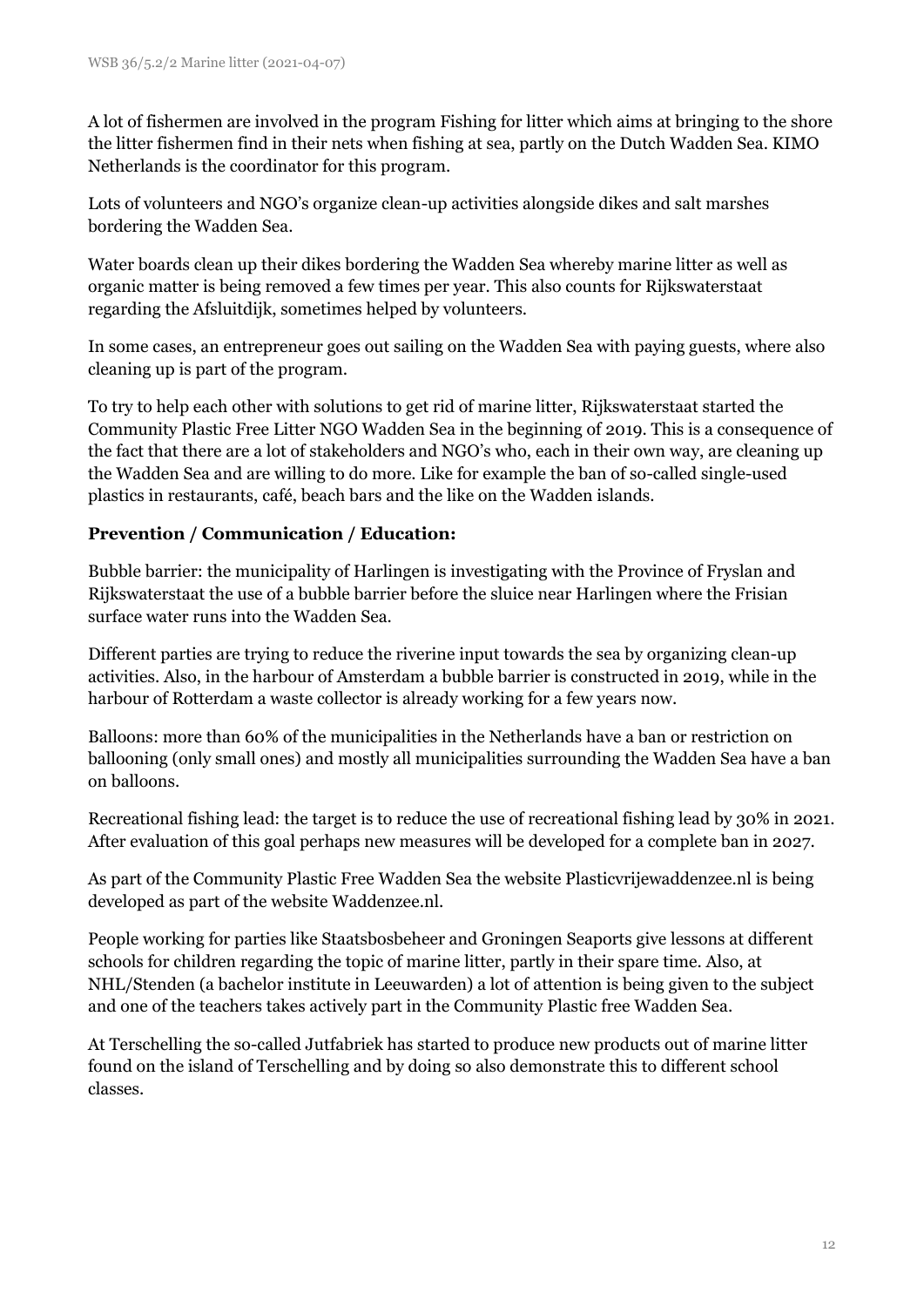## **Germany:**

## **1. Policy**

The topic of marine litter and how to deal with it is a very topical issue in Germany that is being addressed by federal and state authorities as well as stakeholders and NGOs. One of the most important legal regulations on marine litter is the MSFD and its implementation at regional (Germany as a member state of OSPAR) and national level. All information regarding the implementation of the MSFD in Germany including information on status, indicators, targets, monitoring and measures is available at meeresschutz.info.de.

Germany developed seven national overarching environmental objectives (Umweltziele, UZ) to achieve GES in the marine waters. Each of which is concretized by a set of operational objectives (operative Ziele), with all environmental objectives serving to achieve GES for descriptors 1, 4 and 6. The environmental objectives were reviewed and updated in 2018.

The environmental goal regarding marine litter is UZ 5 Oceans without waste pollution with three operational goals, which are as follows

- I. Continuously reduced inputs and a reduction in the amount of waste already present lead to a significant reduction in waste harmful to the marine environment on beaches, on the sea surface, in the water column and on the seabed. Indicators of this are the number of litter items of different materials and categories.
- II. Detected harmful waste in marine organisms (especially from microplastics) is approaching zero in the long term. The indicator for this is litter in bird stomachs (e.g., fulmar) and other indicator species.
- III. Other adverse ecological effects (such as entanglement and strangulation in litter items) are reduced to a minimum. Indicators for this are the number of entangled birds in breeding colonies and the records of entangled birds and other indicator species.

Other indicators are currently being developed in research and development projects.

In addition to the measures worked on OSPAR level (OSPAR RAP), Germany developed measures and present them in their [programme of measures \(POM\)](https://www.meeresschutz.info/berichte-art13.html). The POM is being updated at the moment (2021).

The measures cover the following topics:

1. Anchoring the topic of marine litter in educational objectives, curricula and teaching materials

2. Modification/substitution of products taking into account an eco-balanced overall consideration

- 3. Avoidance of the use of primary microplastic particles
- 4. Reduction of inputs of plastic waste, e.g. plastic packaging, into the marine environment
- 5. Waste related measures on fishing nets and gear
- 6. Establishment of the "Fishing for Litter" concept
- 7. Reduction of already existing waste in the sea
- 8. Reducing the amount of plastic through municipal regulations
- 9. Reduction of the emission and input of microplastic particles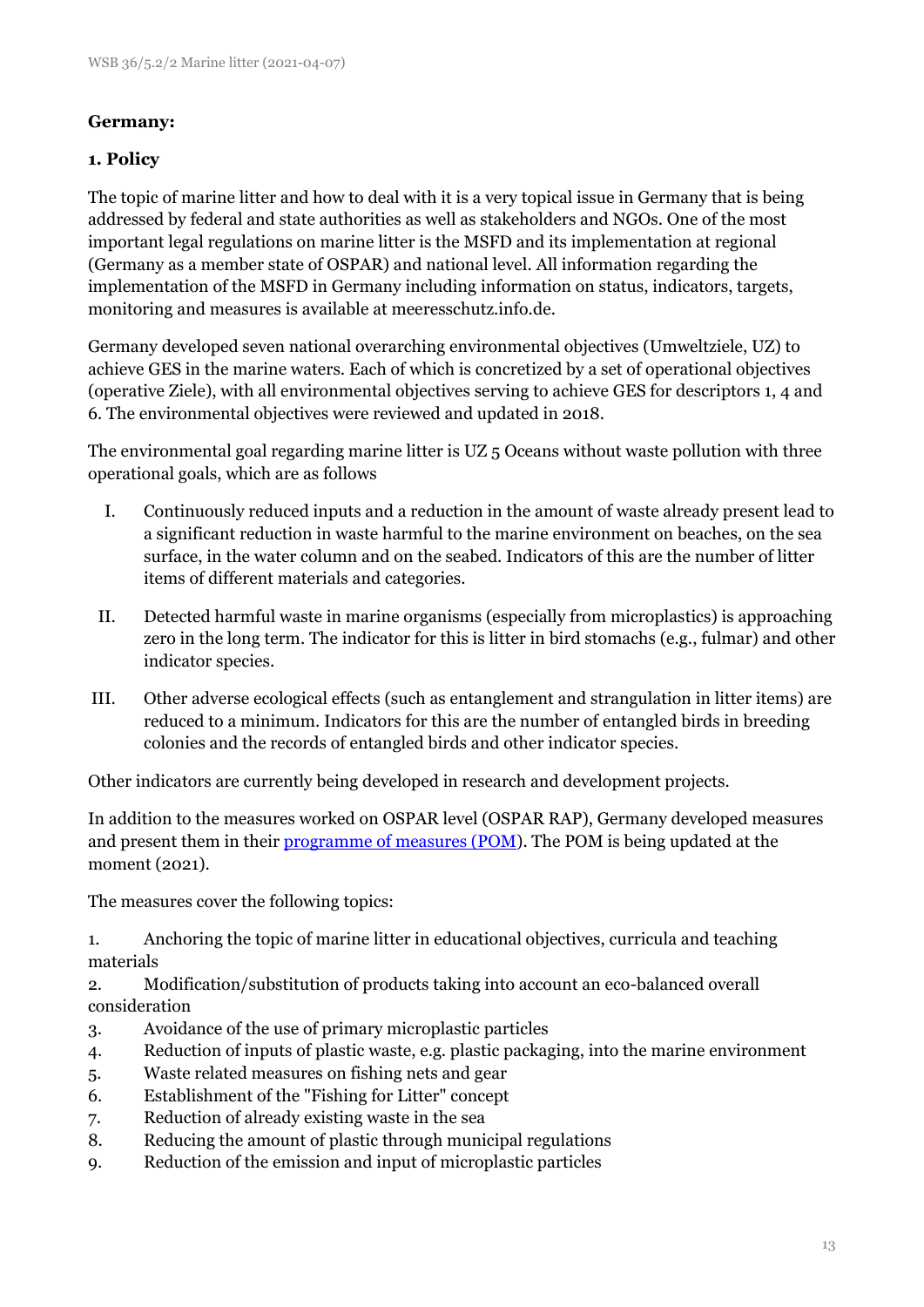In Germany, the Round Table Marine Litter ("Runder Tisch Meeresmüll") supports the coordinated implementation of the MSFD measures on marine litter (as well as the regional action plans on OSPAR). It brings together approx. 130 experts and stakeholders from the fields of fishing, shipping, industry (plastics, cosmetics, tires), science, education, tourism, environmental associations, authorities, politics and art and deals with measures on the national as well as on regional and local levels. Information on the progress of the Round Table's work and the wide range of activities undertaken by its members is available at [http://www.muell-im-meer.de.](http://www.muell-im-meer.de/)

#### **2. Monitoring**

Monitoring of marine litter in Germany is dealt with at the Federal/State level in the working group "Erfassen und Bewerten (ErBe)4" (data collection and evaluation) and its subordinate specialist group "Fach AG Abfälle im Meer" (marine litter). Monitoring on marine litter on beaches and in the stomachs of Fulmars in the Wadden Sea follows the methods agreed at OSPAR level. Monitoring of litter on the seabed follows a method developed by ICES and is used during fish surveys. The suitability of further monitoring is currently investigated, addressing aspects like e.g., mesolitter on beaches, remote sensing of litter, (micro-)litter in fish and marine mammals, entanglement of northern gannets in a breeding colony on the island of Helgoland and occurrence of paraffin wax. The aim is the development of a coherent monitoring for the assessment of all criteria under D10 of the MSFD (EU) 2017/848.

OSPAR marine litter experts are part of the EU Technical Group on Marine Litter (TG Litter) ensuring that methods are aligned and used in the wider European and global context. As described above ICG ML is currently updating its monitoring guidelines (Coordinated Environmental Monitoring Programme, CEMP). Currently assessed by [\(OSPAR Intermediate](https://oap.ospar.org/en/ospar-assessments/intermediate-assessment-2017/pressures-human-activities/marine-litter/)  [assessment 2017\)](https://oap.ospar.org/en/ospar-assessments/intermediate-assessment-2017/pressures-human-activities/marine-litter/).

- I. Beach Litter: There are seven survey sites at the German Wadden Sea coastline<sup>5</sup>; at each survey site all litter items on a 100-m stretch of coastline should be recorded four times a year using the OSPAR beach litter monitoring protocol. Monitoring is taking place since 2002
- II. Seabed Litter: Litter data is gathered by existing fisheries trawl surveys; the data is submitted to the International Council for the Exploration of the Sea (ICES), which holds these data. Seafloor litter monitoring data, generated through existing fisheries trawl surveys, was requested from 2012 onwards.
- III. Plastic Particles in Fulmar stomachs. Corpses of dead beached birds or accidentally killed specimens are mostly collected by volunteer networks and processed at experienced laboratories. Stomach contents are taken and sorting under a binocular microscope.

There is a very close cooperation between Denmark, Germany and the Netherlands on measures within the OSPAR ICG-ML.

<sup>&</sup>lt;sup>4</sup> Reports produced by "ErBe" are presented here <https://www.meeresschutz.info/msrl.html>

<sup>5</sup> Sylt (island, SH), Scharhörn (island, HH), Minsener Oog (island, LS), Juist (LS), Sylt Hörnum North (SH), Mellum West (LS), Juist Wilhelmshöhe (LS)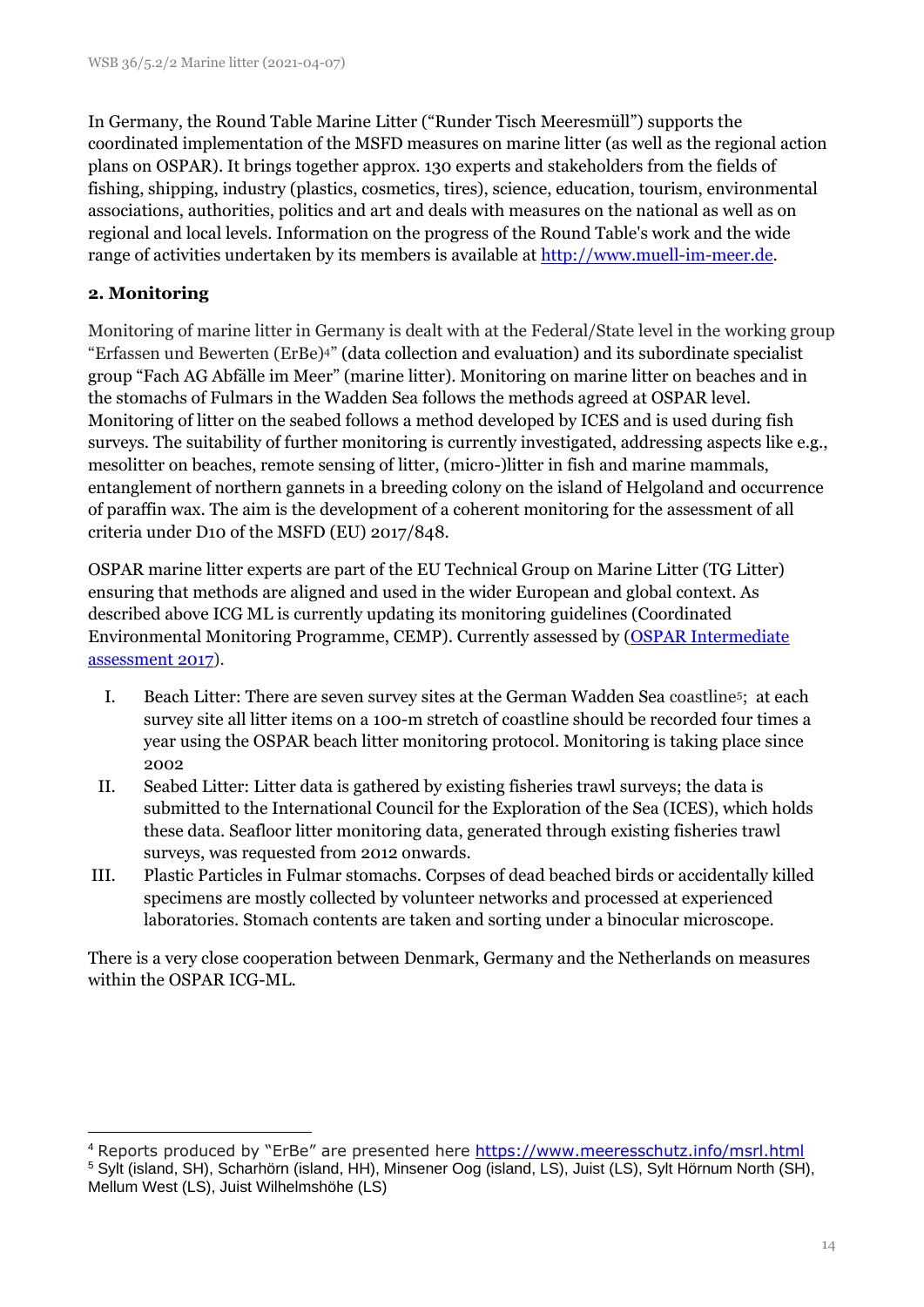## **3. Clean-up activities**

There is a wide variety of activities on national, regional and local level on the topic of marine litter that are relevant to the Wadden Sea. The following are only examples.

An overview of some of the activities in Germany related to marine litter is given on the website of [the German round table marine litter.](https://muell-im-meer.de/aktivitaeten) Here the organisations represented at the round table, are given the opportunity to list their own activities related to marine litter. The actions can be assigned to the following subject areas<sup>6</sup>:

- Identification of sources and transport routes for recommendations for action
- Campaigns on top litter items / single-use items
- Product design, reduction / optimization of packaging
- Returnable / return system
- Waste prevention, waste management and waste treatment
- Avoidance of the industrial use of microplastic particles
- Reduction of the entry of microplastic particles
- Biodegradability of plastics
- Fishing / aquaculture
- General information campaigns / educational campaigns
- Educational projects / educational material
- Competitions / exhibitions
- Knowledge transfer
- Cleaning actions/Clean-up activities
- Shipping
- Others

#### Exemplary description of the clean-up activities

General note: Many coastal towns regularly clean their beaches and coasts of marine litter. Flotsam and jetsam contain large amounts of litter. The Schleswig-Holstein Agency for Coastal Defence, National Park and Marine Conservation (LKN.SH) regularly collects and disposes of the litter in the drift line on the state-owned dikes, especially after storm events. In Lower-Saxony this is carried out by the 'Deichverbände', corporative associations for coastal protection. In the Hamburg Wadden Sea this is carried out by Hamburg Port authority (HPA).

In Schleswig-Holstein the beach clean-up events take place for the most part outside of the Wadden Sea National Park. In Lower Saxony and Hamburg, beach clean-up events mainly take place on the islands and thus in the Wadden Sea National Park. The German National Park Administrations have published some material on that subject, like guidelines on "Coastal Cleanups in the Wadden Sea National Park", a brochure on beach garbage boxes or an information brochure on paraffin finds on the beaches.

<sup>6</sup> [https://muell-im-meer.de/aktivitaeten;](https://muell-im-meer.de/aktivitaeten) only in German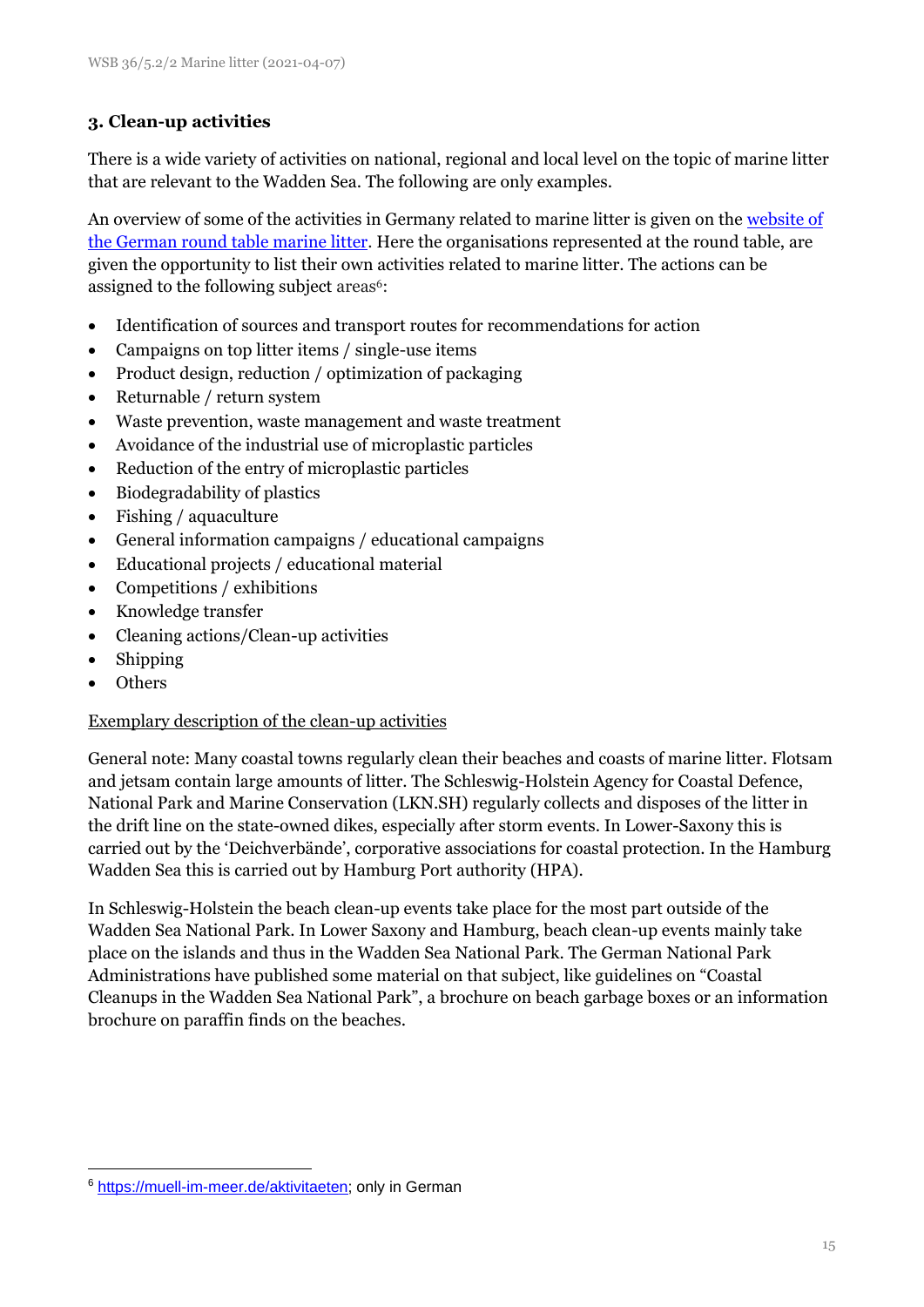Many coastal towns and organisations participate in the annual Coastal Cleanup Day. Amongst others, NABU (Naturschutzbund Deutschland e. V.; a green NGO) is committed to this nationwide<sup>7</sup> .

On all East-Frisian islands, in some areas of the mainland in Lower-Saxony and at St. Peter-Ording and Büsum in Schleswig-Holstein guests can dispose of marine litter that they may collect on the tideline or on the beaches in the "beach garbage boxes". But these should not to be used for the disposal of marine litter from clean-up events. Due to the large quantities of litter from these events, the disposal must be (and is) organised independently.

## Fishing for litter

The "Fishing for litter" project offers fishers the opportunity to deposit litter that is caught in their nets as bycatch in a number of fishing ports in Germany. Containers are available here for disposal free of charge. The litter is examined more closely to obtain information on its composition and origin. These findings can be used to develop measures to reduce the discharge of litter into the sea. Fishing for Litter at the German North Sea coast is currently financed by EU-funds (EMFF), flanked by funding from Schleswig-Holstein and Lower-Saxony. The initiative is coordinated and implemented by NABU<sup>8</sup>

Currently up to 9 harbours on the German North Sea coast with 131 vessels participating in this project (as of 2020).

## **4. Prevention/ Communication / Education**

The German Federal Ministry of Research is currently funding a major research focus on "Plastics in the Environment" (the research focus is not only but it also includes prevention). A wide variety of issues are being investigated in a total of 18 consortia<sup>9</sup> .

A lot of prevention is done via communication and education. In this way, the entry of litter into the seas should be reduced.

General communication on marine litter on various online websites of the responsible authorities, but also by NGOs (like NABU<sup>10</sup>, BUND<sup>11</sup>, WWF<sup>12</sup>) etc. Also noteworthy is the website of the EUCC -The Coastal Union Germany e.V. [\(http://meeresmuell.de/\)](http://meeresmuell.de/).

The aim of such website is: connect actors with each other; present the activities of authorities, schools, NGOs, associations and scientific institutions; provide information on public actions and events in which residents and tourists can participate.

There are numerous information centers in and for the Wadden Sea National Parks in Germany that offer good and comprehensive information on the topic of marine litter. The centers offer e.g.,

<sup>7</sup> [www.nabu.de/natur-und-landschaft/aktionen-und-projekte/meere-ohne](http://www.nabu.de/natur-und-landschaft/aktionen-und-projekte/meere-ohne-plastik/cleanup/index.html)[plastik/cleanup/index.html](http://www.nabu.de/natur-und-landschaft/aktionen-und-projekte/meere-ohne-plastik/cleanup/index.html)

<sup>8</sup> [https://www.nabu.de/natur-und-landschaft/aktionen-und-projekte/meere-ohne-plastik/fishing-for](https://www.nabu.de/natur-und-landschaft/aktionen-und-projekte/meere-ohne-plastik/fishing-for-litter/index.html)[litter/index.html](https://www.nabu.de/natur-und-landschaft/aktionen-und-projekte/meere-ohne-plastik/fishing-for-litter/index.html)

<sup>9</sup> <https://bmbf-plastik.de/de/home>

<sup>10</sup> <https://www.nabu.de/natur-und-landschaft/meere/muellkippe-meer/>

<sup>11</sup> <https://www.bund.net/meere/mikroplastik/>

<sup>12</sup> <https://www.wwf.de/themen-projekte/meere-kuesten>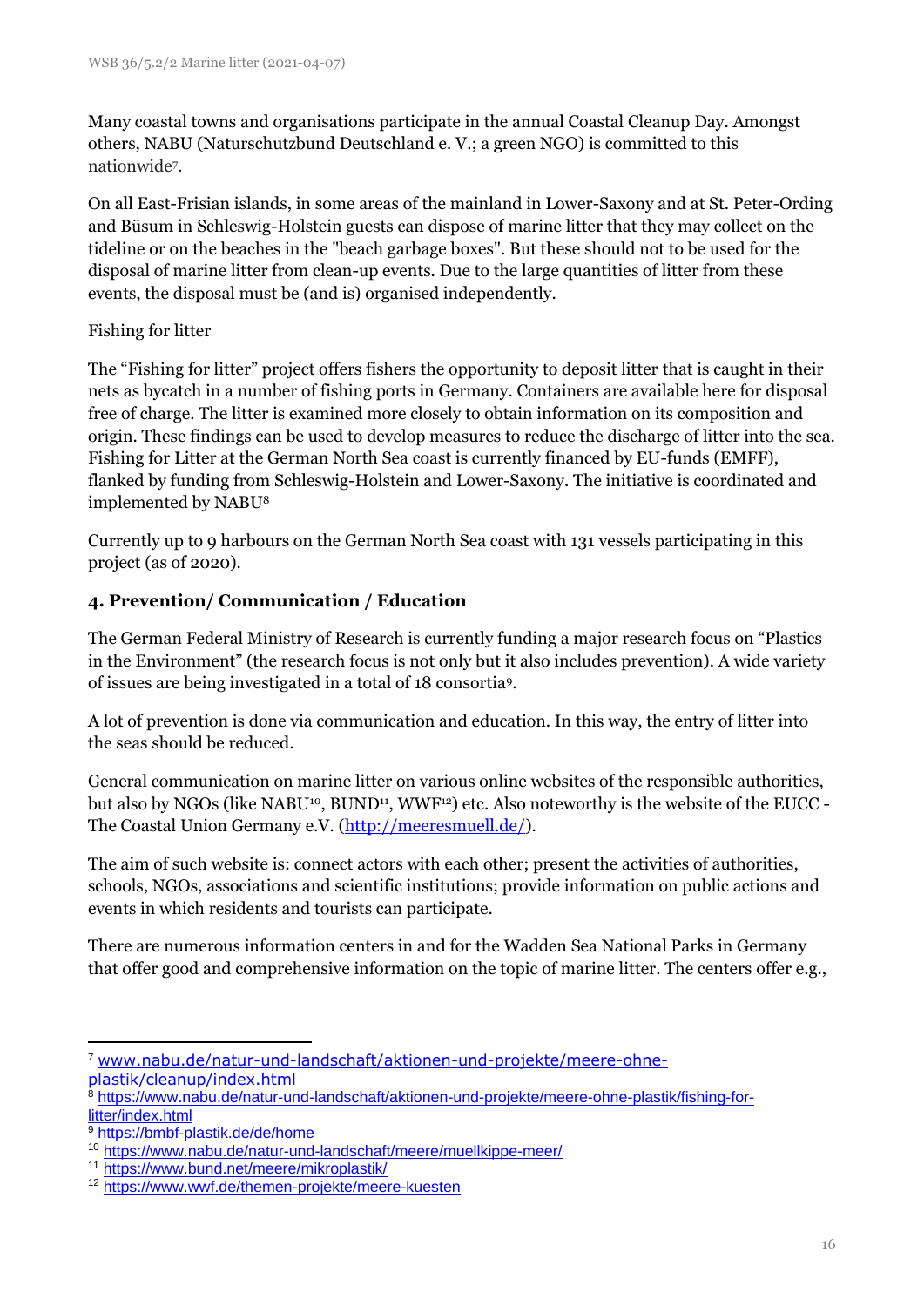'Marine Litter Research Boxes' or a learn programme on marine litter, which can be booked by school classes and other groups on request.

Particular attention is also paid to educational measures in the fisheries and shipping sectors:

- Since February 2017, one-day training events on the subject of marine litter are organised by LKN-SH once a year with the 2nd year of the fishing school for coastal fishing and small deepsea fishing in Rendsburg, Schleswig-Holstein. They are held in the Schleswig-Holstein Wadden Sea and in the Multimar Wattforum, Tönning.
- In October 2019, a course on "Marine Environmental Awareness" [\(https://www.prosea.info/marine-awareness/\)](https://www.prosea.info/marine-awareness/) was provided on the Elsfleth campus of the Jade University, Lower-Saxony. Students from nautical science, maritime transport as well as port management took part. The aim of the training program was to form a concrete basis for [marine awareness](https://www.prosea.info/marine-awareness/) that is needed to take personal responsibility in the transition towards a sustainable maritime sector. The course was initiated by the Lower Saxony Water Management, Coastal Defence and Nature Conservation Agency in cooperation with the Jade University and given by the Dutch non-profit organization ProSea from the Netherlands. Further courses are planned.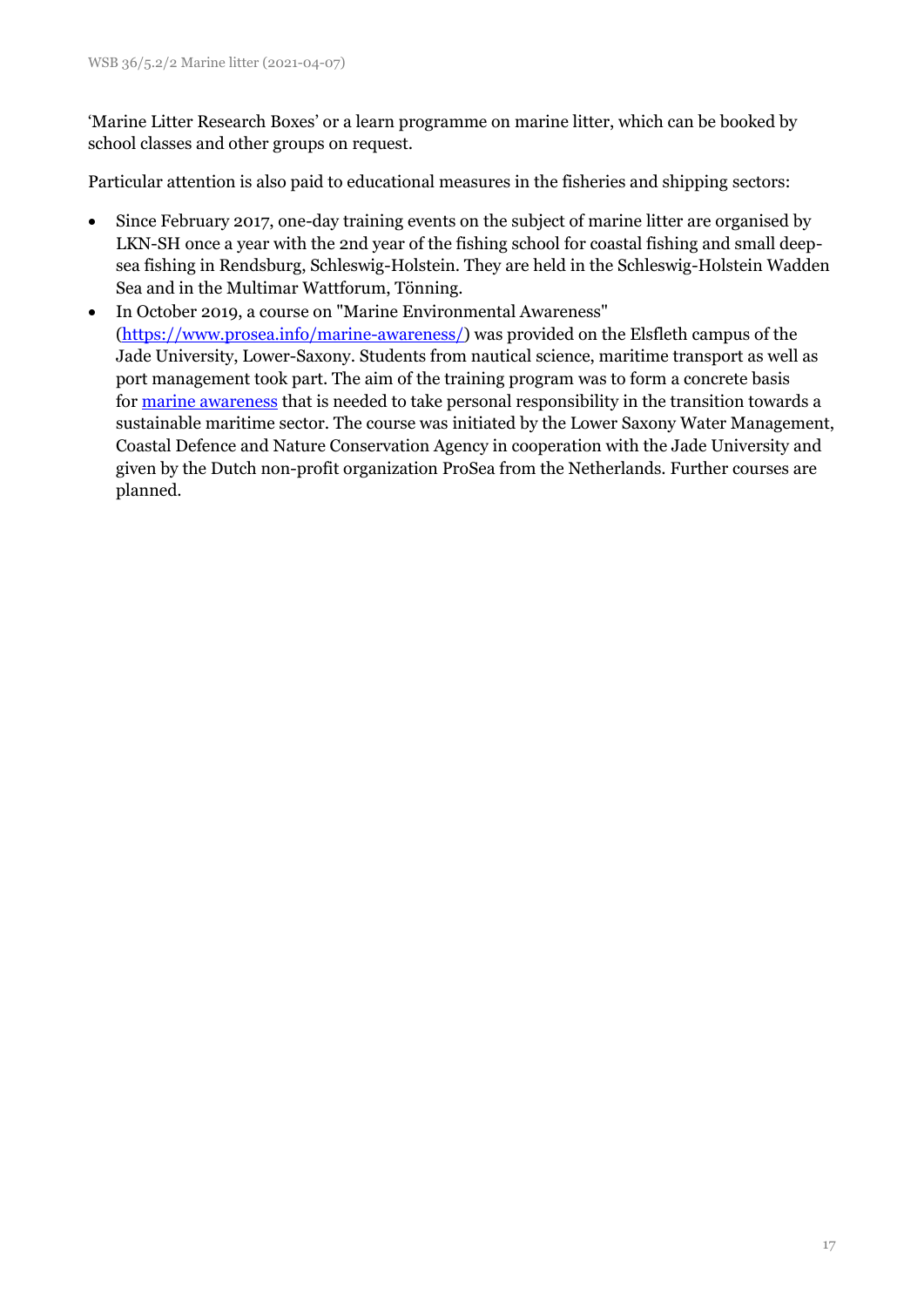# Recommendations for activities of the TWSC

There are two main aims litter-associated types of activities:

- 1. Reduction of litter pollution in the marine environment
- 2. Prevention of marine litter by working towards a plastic-free Wadden Sea region

The recommendations as laid down in the following, should be orientated on these two aims.

The basis is the monitoring and assessment of litter in the Wadden Sea environment including the identification of the main sources and pathways of litter pollution in the Wadden Sea. This includes the identification of Wadden–Sea-specific problems, see QSR chapter Marine Litter (last updated 2019-07-24).

#### **Monitoring, research and assessment**

1. Maintain present ambitions regarding marine litter monitoring and QSR-reporting, based on existing work done on MSFD and OSPAR level (as described in the QSR-chapter Marine litter, last updated 2019-07-24);

#### **Collaborate within existing structures**

- 2. Closely follow and contribute to, as appropriate via the national representations, the work at EU and OSPAR level. Information could be provided directly by the national representations, as invited guests (the representative of one of the Wadden Sea states could inform TG-M, CWSS and other relevant groups);
- 3. Support the implementation of existing strategies and action plans especially the [OSPAR](https://www.ospar.org/work-areas/eiha/marine-litter/regional-action-plan)  [regional action plan;](https://www.ospar.org/work-areas/eiha/marine-litter/regional-action-plan)
- 4. Organisation of a trilateral seminar/workshop to support implementation of recommendations for activities;

#### **Reduction of litter pollution in the marine environment**

- 5. Identification and mitigation of Wadden –Sea-specific problems using the results of existing monitoring and research activities. A possible action could be for example communicating a list of litter items commonly found in the Wadden Sea environment (see also monitoring), the use of which can be avoided;
- 6. Awareness raising and education for sustainable development are the activities in which the TWSC can be most effective. Awareness raising via communication and dissemination of information within the framework of the trilateral communication strategy;